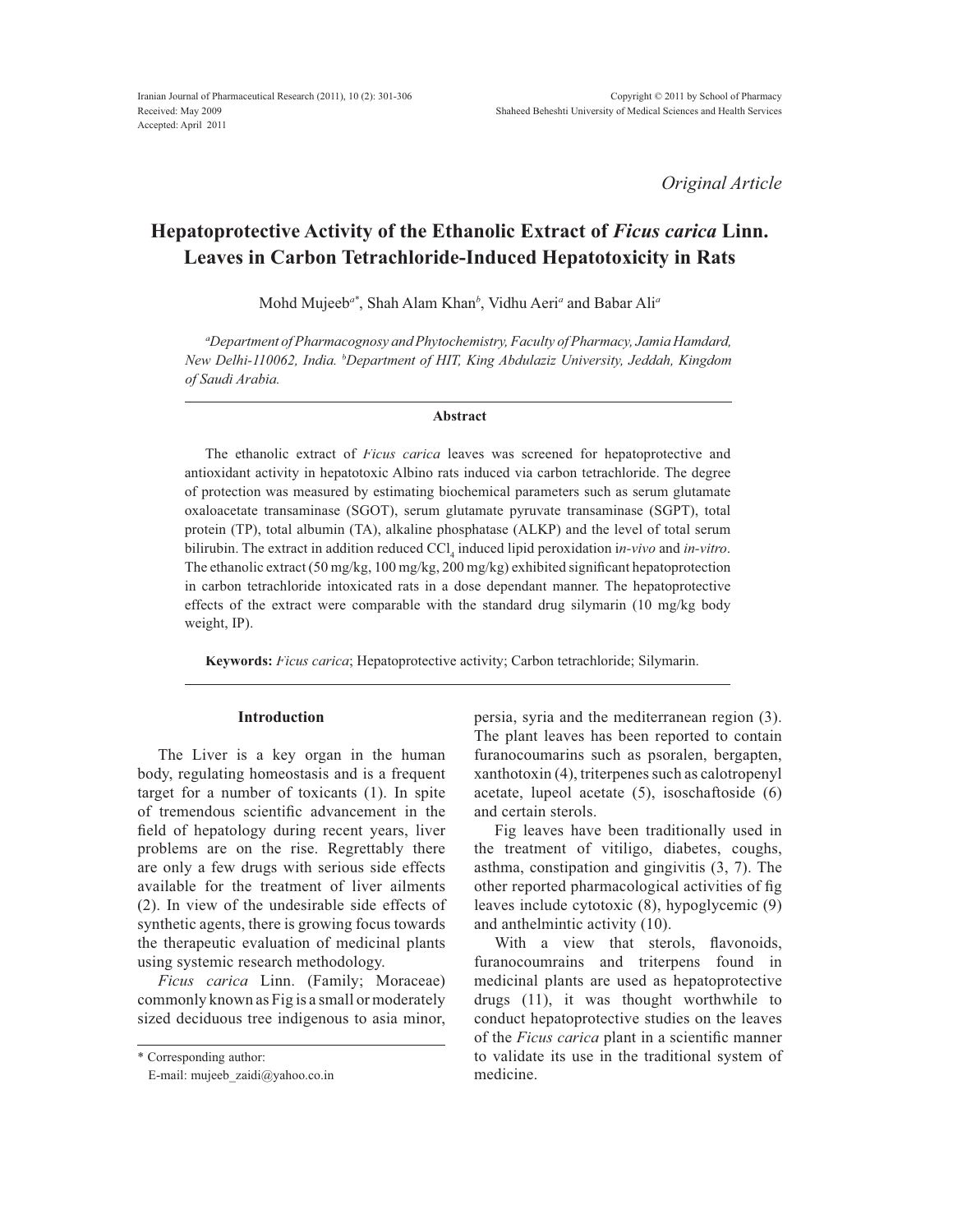# **Experimental**

# *Plant material*

Leaves of the *Ficus carica* were collected from Jamia Hamdard (Hamdard university) campus, New Delhi, India and authenticated by the taxonomist at the Department of Botany, Faculty of Science, Hamdard University. A voucher specimen was deposited in the herbarium of University for future reference.

## *Preparation of extract*

Air dried and coarsely powdered leaves of the plant (1 kg) were soxhlet extracted with ethanol for 72 h. The ethanolic extract was then concentrated on a water bath and dried under reduced pressure to achieve a dark brown mass (95 g; yield- 9.5%).

# *Preliminary phytochemical screening*

On preliminary phytochemical screening using the reported method (12), the ethanolic extract of the *Ficus carica* leaves showed positive tests for glycosides, steroids, triterpens and flavonoids.

## *Determination of phenolic compounds*

The total phenols were estimated by the Folin-Ciocalteu reagent according with the method of Gao *et al.* (13). The total content was expressed as mg of gallic acid equivalents/g extract.

#### Determinaton of total flavonoids

The total flavonoid content was estimated according to Kosalec *et al*. (14). The total content was expressed as mg of quercetin equivalents/g extract.

#### *Animals*

Hepatoprotective activity was carried out on Albino rats of either sex (110-145 g), supplied by the central animal house facility of Jamia Hamdard, New Delhi (Registration no. 173/ CPCSEA). The rats were maintained in a 12 h light/dark cycle at  $25 \pm 2$ °C. They were allowed free access to a standard pellet diet (Amrut Laboratory Rat Feed, Navamaharashtra, Pune, India) and water *ad libitum*. The study was approved by the ethics committee CPCSEA and

ethical norms were strictly followed during all experimental procedures.

#### *Drugs and dosing schedule*

The animals were divided into six groups; group I (control), group II (CCl<sub>4</sub> treated), group III (CCl<sub>4</sub> + silymarin treated), group IV, V and VI ( $\text{CCl}_4$  + extract). Animals of groups II, III, IV, V and VI were administered  $50\%$  (v/v) CCl. in olive oil in a single dose of  $2 \text{ mL/kg}$  body weight per day for 4 days via the S.C. route. Simultaneously but at different hours of the day, animals of groups III, IV, V and VI were fed with silymarin suspension (10 mg/kg body weight, IP) in addition to ethanolic extract in doses of 50 mg/kg, 100 mg/kg and 200 mg/kg body weight, IP for 4 days respectively. Animals of group I were given distilled water in a volume of 10 mL/ kg body weight.

## *Serum analysis*

On the day 5, after the treatment period all of the subject animals were anaesthetized and sacrificed. Blood was withdrawn from the heart and their serum was separated by centrifugation at 3000 rpm at 30 $\degree$ C for 15 min. This was subsequently analysed for various biochemical parameters including serum transaminases viz. SGOT (15), SGPT (15), total protein (16), total albumin, alkaline phosphatase (17) and total bilirubin content (18).

# *In-vitro antioxidant activity by DPPH method*

The stable 1, 1-diphenyl-2-picryl hydrazyl radical (DPPH)  $(75 \mu M)$  was used for the determination of free radical-scavenging activity of the extract (19). 2.95 mg of DPPH was dissolved in 100 mL of methanol to achieve a 75 µM DPPH solution.

The ethanolic solution  $(0.5 \text{ mL})$  of plant extract in various concentrations was mixed in a test tube with 2.5 mL of methanol containing 75 µM DPPH giving a distinctive absorbance at 517 nm. The reaction mixture was set-aside in the dark at room temperature for 90 min and then its absorbance was recorded at 517 nm. Corresponding blank readings were also taken and the remaining DPPH was calculated. The experiment was repeated three times. Ascorbic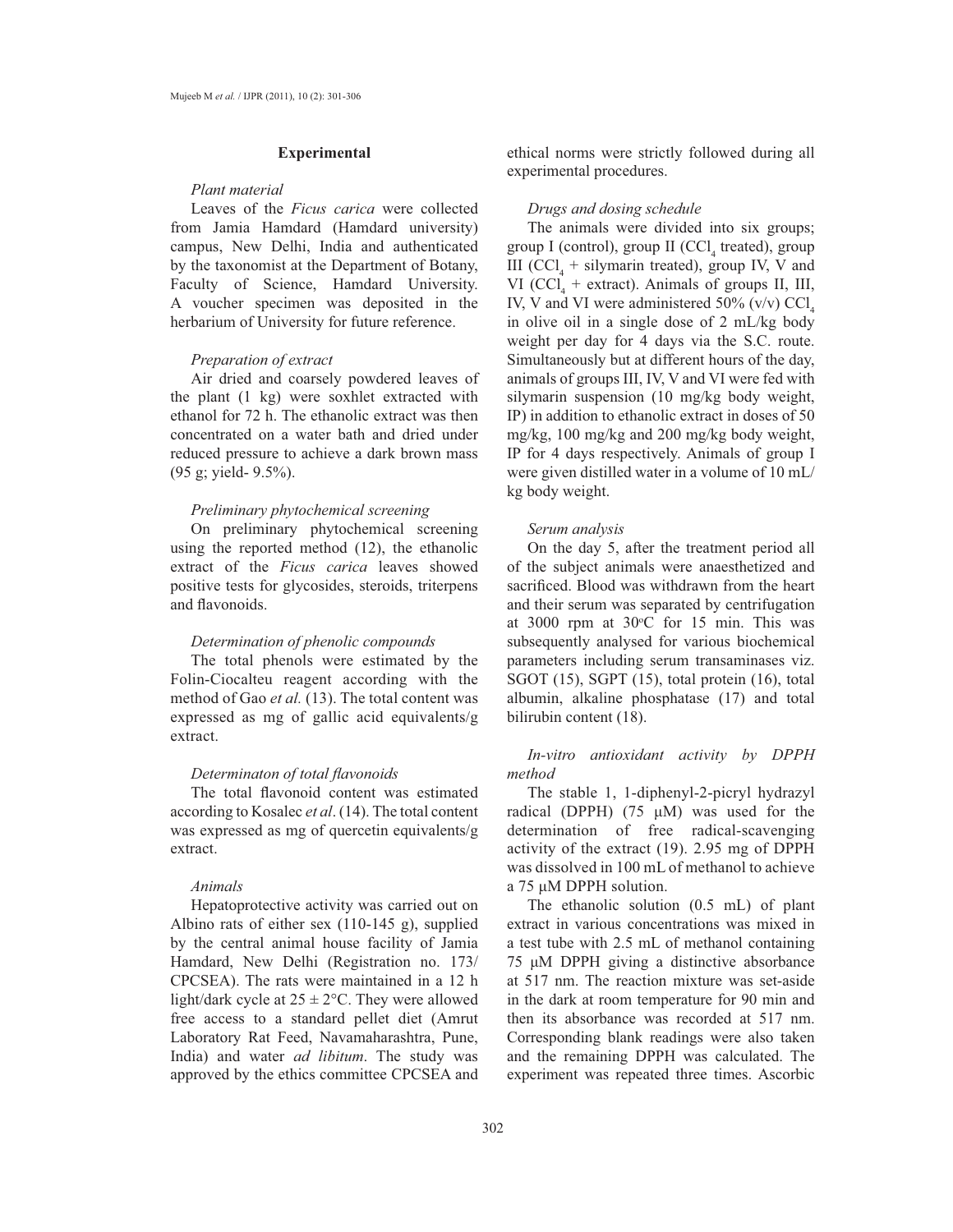**Table 1.** Effects of the ethanolic extract of Ficus carica leaves on biochemical parameters in CCl<sub>4</sub> induced hepatotoxicity in rats.

| <b>Treatment</b> | Dose<br>(mg/Kg) | <b>SGOT</b><br>(U/mL)          | <b>SGPT</b><br>(U/mL)           | <b>TB</b><br>(g/dL)           | <b>ALKP</b><br>(U/mL)          | TP<br>(g/dL)                   | <b>TA</b><br>(g/dL) |
|------------------|-----------------|--------------------------------|---------------------------------|-------------------------------|--------------------------------|--------------------------------|---------------------|
| Control          | $\sim$          | $133.80 \pm 0.15$              | $74.47 \pm 0.04$                | $0.65 \pm 0.002$              | $35.93 \pm 0.09$               | $14.17 \pm 0.02$               | $4.81 \pm 0.01$     |
| CCl              | 2 mL/Kg         | $177.76 \pm 0.17$              | $112.38 \pm 0.05$               | $2.29 \pm 0.02$               | $73.74 \pm 0.01$               | $7.81 \pm 0.05$                | $4.10 \pm 0.02$     |
| Silymarin        | 10              | $133.88 \pm 0.02$ **           | $85.30 \pm 0.005$ **            | $0.65 \pm 0.002$ <sup>*</sup> | $37.18 \pm 0.08$ **            | $10.65 \pm 0.06$ <sup>**</sup> | $4.73 \pm 0.03^*$   |
|                  | 50              | $158.65 \pm 4.25$              | $104.25 \pm 0.03^*$             | $1.17 \pm 0.017$              | $61.0 \pm 0.028$ <sup>*</sup>  | $6.07 \pm 0.012^*$             | $4.43 \pm 0.01^*$   |
| Ficus carica     | 100             | $151.00 \pm 0.08^*$            | $98.84 \pm 0.05^*$              | $0.92 \pm 0.002$ <sup>*</sup> | $47.02 \pm 0.05$ <sup>*</sup>  | $6.32 \pm 0.06$ <sup>**</sup>  | $4.60 \pm 0.04^*$   |
|                  | 200             | $141.45 \pm 0.05$ <sup>*</sup> | $90.71 \pm 0.005$ <sup>**</sup> | $0.74 \pm 0.019$ <sup>*</sup> | $35.12 \pm 0.011$ <sup>*</sup> | $7.21 \pm 0.08$ <sup>**</sup>  | $4.65 \pm 0.03^*$   |

Values are  $\pm$  mean SEM. (n = 6)

 $p^*$   $\geq 0.05$ ;  $p^*$   $\geq 0.01$  Vs CCl<sub>4</sub>. One-way analysis followed by Dunnet's t-test.

SGOT: Serum glutamate oxaloacetate transaminase, SGPT: Serum glutamate pyruvate transaminase, TB: Total bilirubin,, ALKP: Alkaline phosphatise, TP: Total protein and TA: Total albumin.

acid and quercetin were used as standard controls.

#### *In-vivo antioxidant activity*

The *in-vivo* antioxidant activity of the ethanolic extract was carried out in  $\text{CC}l_{\mu}$ intoxicated rats. The liver samples collected were washed with chilled normal saline, weighed and  $10\%$  (w/v) liver homogenate was generated in ice cold 0.15 M KCl solution using a motor driven Teflon pestle. The suspension was centrifuged at 2000 rpm at  $4^{\circ}$ C for 10 min and the clear supernatant was used for the estimation of the following antioxidant markers.

#### *Estimation of liver TBARS*

The measurement of Thiobarbituric acid reactive substances (TBARS) was carried out as an index of lipid peroxidation and measured in terms of malondialdehyde (MDA) content by following the method outlined by Ohkawa *et al.* (20). The total protein content in the tissue homogenate was determined using the method set out by Lowry et al. (21). The values of TBARS were presented as nmol MDA /mg protein.

## *Estimation of reduced glutathione (GSH)*

Glutathione was estimated using the Ellman reagent (5, 5-dithiobis-2-nitrobenzoic acid) according with Ellman's method (22) and the attained values were expressed as  $\mu$ moL/g of liver tissue.

#### *Statistical analysis*

The results of biochemical parameters

are reported as mean  $\pm$  SEM. The statistical significance was determined by means of a oneway analysis of variance (ANOVA) followed by Dunnet's t-test (23). A p-value of  $\leq 0.05$  was considered as being statistically significant.

## **Results**

HPTLC fingerprints of the ethanolic extract of *Ficus carica* leaves showed the presence of 20 spots, confirming the presence of a different class of phytoconstituents as revealed by the preliminary phytochemical screening. The total phenolic and flavonoid content was also determined. The overall phenolic and flavonoid content was found to be  $135.8 \pm 7.21$  mg in gallic acid equivalent/g extract and  $60.5 \pm 5.2$  mg in quercetin equivalent/g extract, respectively.

The administration of  $\text{CCl}_4$  led to significant hepatocellular damage as evident from the increase in serum activities of SGOT, SGPT, Alkaline phosphatase  $(177.76, 112.38, 73.74 \text{ units/mL}$ , respectively) and total bilirubin  $(2.29 \text{ mg/dL})$ . In addition to a decrease in the level of total protein (TP) and total albumin (TA) concentration (7.81, 4.10  $g/dL$ , respectively) in comparison with the normal control group. Treatment of rats with the ethanolic extract of leaves at a dose of 50 mg/ kg, 100 mg/kg and 200 mg/kg body weight i.p. exhibited a significant reduction ( $p < 0.01$  and  $0.05$ ) in CCl<sub>4</sub> induced elevation of serum GOT, GPT, ALKP (158.65-141.45, 104.25-90.71, 61- $35.12$  units/mL, respectively) bilirubin  $(1.17$ - $0.94 \text{ mg/dL}$  and increased the level of TP and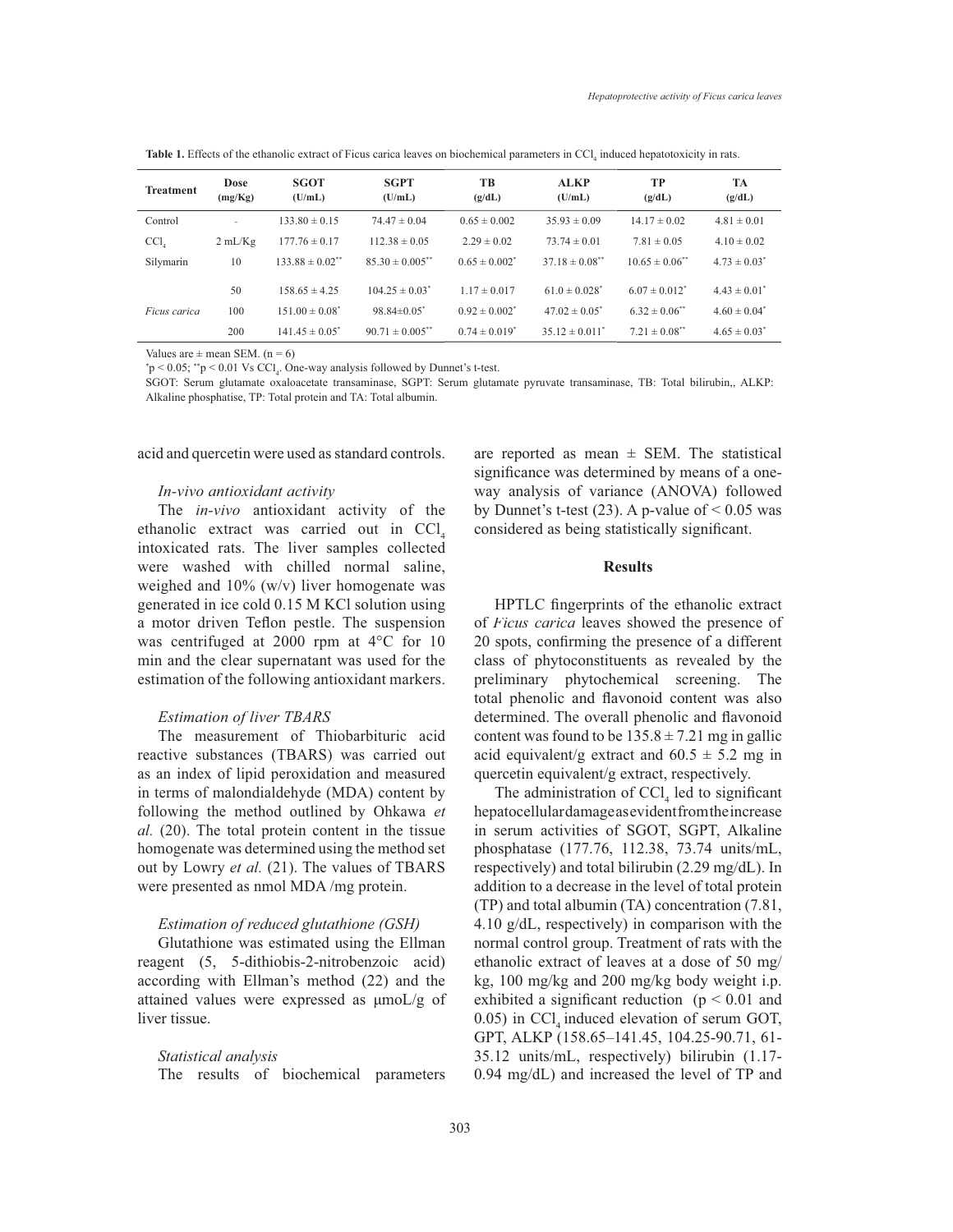| <b>Treatment</b>   | Dose<br>(mg/Kg) | <b>TBARS</b><br>(nmoL MDA/mg protein) | <b>GSH</b><br>$(\mu \text{mol}/g)$ liver tissue) |
|--------------------|-----------------|---------------------------------------|--------------------------------------------------|
| Control            | ٠               | $0.65 \pm 0.049$                      | $65 \pm 12.22$                                   |
| $CCl$ <sub>4</sub> | 2 mL/Kg         | $1.95 \pm 0.099^*$                    | $13.12 \pm 5.53$ <sup>*</sup>                    |
| Silymarin          | 10              | $0.56 \pm 0.08$ <sup>c</sup>          | $61.25 \pm 11.23$ ***                            |
|                    | 50              | $1.47 \pm 0.41$ <sup>**</sup>         | $35.3 \pm 5.78$ <sup>**</sup>                    |
| Ficus carica       | 100             | $1.33 \pm 0.35$ **                    | $40.38 \pm 14.43$ <sup>**</sup>                  |
|                    | 200             | $0.615 \pm 0.06***$                   | $59.46 \pm 15.58***$                             |

**Table. 2**. Effects of the ethanolic extract of *Ficus carica* leaves on TBARS and GSH levels in the liver tissues of CCl<sub>4</sub> intoxicated rats

Values are mean  $\pm$  SEM (n = 6),  $\degree$  p < 0.001 Vs Control

 $*^*p < 0.05;$   $**^*p < 0.001$  Vs CCl<sub>4</sub>. One-way analysis followed by Dunnet's t-test.

TBARS: Thiobarbutric acid reactive substances, GSH: Reduced glutathione*.*

TA  $(6.07 - 7.21, 4.43 - 4.65 \text{ g/dL},$  respectively) as illustrated by Table 1. Treatment with silymarin also significantly reversed the hepatotoxicity. However, the extract produced hepatoprotective activity in a dose dependant manner.

The  $IC_{50}$  of the ethanolic extract was found to be  $72.9 \mu$ g/mL. The value was found to be comparable to that of standard ascorbic acid and quercetin. In the present study, administration of ethanolic extract at doses of 50, 100 and 200 mg/kg body weight to CCl 4 intoxicated rats caused a significant increase in the level of GSH  $(35.3 - 59.46 \mu \text{mol}/g)$  and a significant decrease in the level of TBARS (1.47-0.615 nmol MDA/ mg protein) in comparison with the  $\text{CC}l_{4}$  treated control group (Table 2). In the liver tissues standard Silymarin at a dose of 10 mg/Kg also showed significant antioxidant activity. The results elicited by the ethanolic extract were comparable with that of the standard drug silymarin.

# **Discussion**

CCl <sup>4</sup> is one of the most commonly used hepatotoxins in experimental studies of liver diseases (24). The hepatotoxic effects of  $\text{CCl}_4$ are largely due to its active metabolite, trichloro methyl radical (25). These activated radicals bind covalently to macromolecules and induce peroxidative degradation of endoplasmic reticulum membrane lipids richin polyunsaturated fatty acids. This leads to the formation of lipid peroxides, which in turn creates products such as malondialdehyde (MDA) that cause damage to the membrane. Lipid peroxidative degradation of the bio membrane is one of the principle causes of  $\text{CCI}_4$  toxicity, this is evidenced by the elevation of TBARS and a decrease in the activity of the free radical scavenging enzyme (GSH). In addition an elevation in the serum marker enzymes is also witnessed. The increase in the levels of serum bilirubin reflected the level of jaundice. An increase in transaminases was a clear indication of cellular leakage and a loss of the functional integrity of the cell membrane  $(26)$ . The ethanolic extract significantly reduced the liver enzyme levels and increased the level of total serum protein in a dose dependant manner, indicating hepatoprotection.

The DPPH test is a very convenient method for screening small antioxidant molecules as the intensity of reaction can be analysed by a simple spectrophotometric method (27). The DPH radical is scavenged by antioxidants through the donation of hydrogen to form stable radical DPPH molecules. The antioxidant radicals formed are stabilized through the formation of a non-radical product.

 $IC_{50}$  is considered to be a good measure of the antioxidant efficiency of pure compounds and extracts. The  $IC_{50}$  of the ethanolic extract of *Ficus carica* leaves (72.9 µg/mL) was found to be comparable to that of standard ascorbic acid and quercetin.

Lipid peroxidative degradation of the biomembrane is one of the principle causes of CCl <sup>4</sup> toxicity. This is evidenced by the elevation of TBARS and a decrease in the activity of free radical scavenging enzymes such as GSH in CCl <sup>4</sup> intoxicated animals. Glutathione is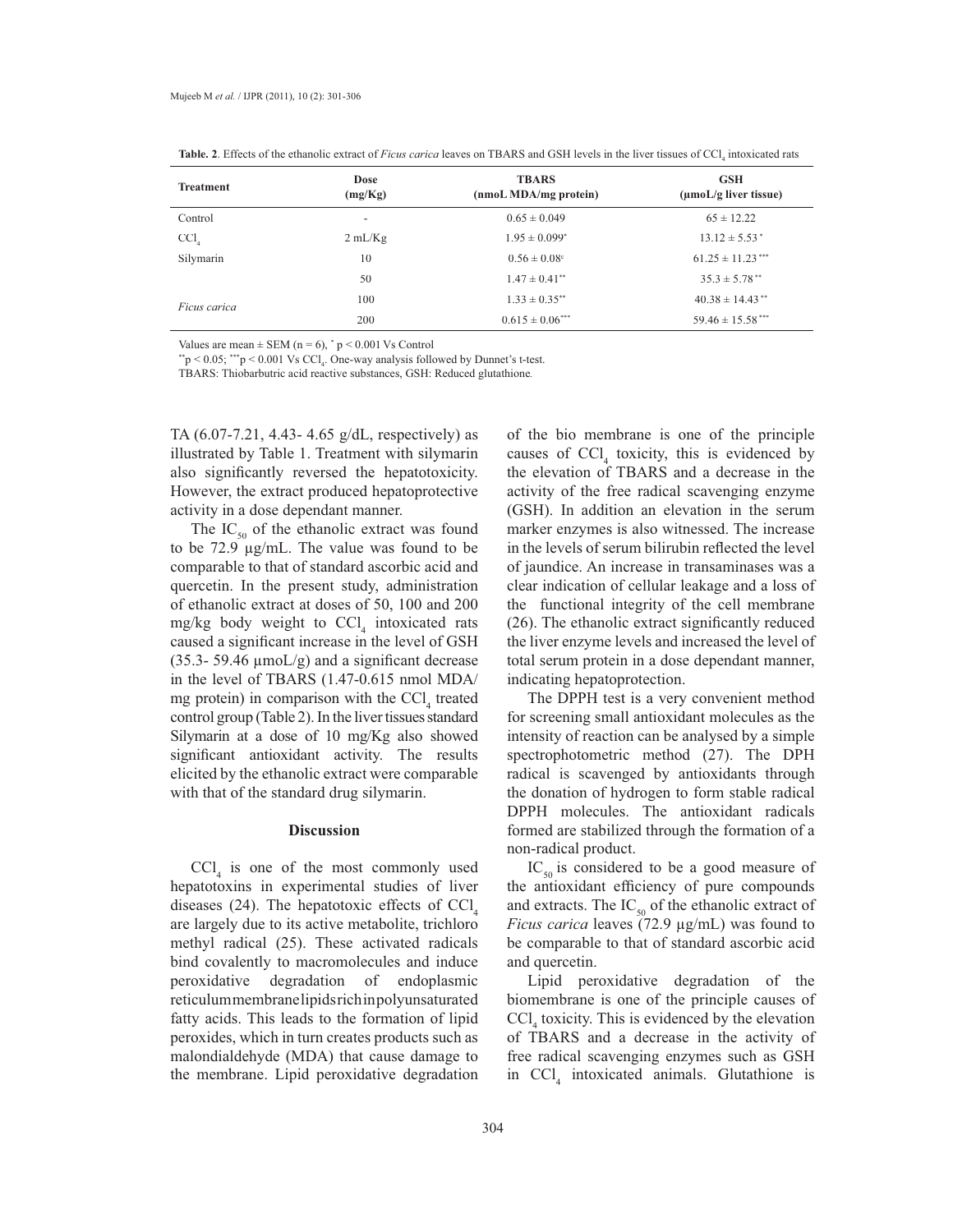a naturally occurring tripeptide and a nonenzymatic biological antioxidant that is abundant in many living creatures. It is widely known that a deficiency in GSH within living organisms can lead to tissue injury and disorder. The increase in the level of MDA in liver induced by CCl 4 suggests enhanced lipid peroxidation. This leads to tissue damage and the failure of antioxidant defence mechanisms preventing the formation of excessive free radicals. Treatment with the ethanolic extract (50, 100 and 200 mg/Kg) reduced the elevated level of TBARS (Thobarbituric acid reactive substances) in  $\text{CC}l_{4}$ intoxicated liver tissues. It was also observed that GSH depletion due to the  $\text{CCl}_4$  challenge was reversed by the test extract.

Preliminary phytochemical screening indicated the presence of phenolic and flavonoid glycosides. The free radical mediated process has been implicated in the pathogenesis of different diseases. Thus the antioxidant activity of the ethanolic extract may be due to the presence of flavonoid and phenolic compounds. Its hepatoprotective activity is attributed to its antioxidant properties. Further isolation of the active principles responsible for its hepatoprotective activity is currently in progress within our laboratory.

## **Acknowledgements**

The authors are thankful to the Head of the Department of Pharmacognosy and Phytochemistry for providing the necessary facilities to carry out the conducted research work.

#### **Refeneces**

- (1) Meyer SA and Kulkarni AP. Hepatotoxicity. In: Hodgson E, Smart RC (Eds.), *Introduction to Biochemical Toxicology*. 3<sup>rd</sup> ed. John Wiley and sons, New York (2001) 487-490.
- (2) Guntupalli M, Chandana V, Pushpangadan P and Shirwaiker AI. Hepatoprotective effects of rubiadin, a major constituent of *Rubia cordifolia* Linn. *J. Ethnopharmacol*. (2006) 103: 484-490.
- (3) Anonymous. *The Wealth of India*. Volume IV. National Institute of Science and Communication, New Delhi (2002) 26-31.
- Abu-Mustafa EA, Tawil E and Fayez E. Constituents (4) of local plants-IV; *Ficus carica* L., *F. sycomorus* L. and

*F. salicofolia* L. leaves. *Phytochem.* (1964) 3: 701-703.

- Ahmed W, Ahmed Z and Malik A. Triterpenes from (5) the leaves of *Ficus carica*. *Fitoterapia* (1990) 61: 373- 375.
- (6) Zogg GC, Nyiredy SZ and Sticher O. Preparative medium pressure liquid chromatographic (MPLC) and semipreparative HPLC separation of furanocoumarins isomers. *Chromatographia* (1989) 27: 591-595.
- (7) Mohan GK, Pallavi E, Ravi Kumar B, Ramesh M and Venkatesh S. Hepatoprotective activity of *Ficus carica* Linn leaf extract against carbon tetrachloride-induced hepatotoxicity in rats. *Daru* (2007) 15: 162-166.
- (8) Rubnor S, Kashman Y, Rabinowitz R, Schlesinger M and Mechoulam R. Suppressors of cancer cell proliferation fig (Ficus carica) resin; isolation and structure elucidation. J*. Nat. Prod*. (2001) 64: 993-996.
- (9) Pirez C, Domniguez E, Romero A, Campillo JE and Torres MD. To study the hypoglycaemic effect of an aqueous extract of *Ficus carica* leaves in streptozotocin induced diabetes. *Phytochem. Res*. (1998) 10: 82-83.
- (10) Amorina A, Borbab HR, Carautta JPP and Lopez D. Anthelmintic activity of the latex of Ficus species. *J. Ethnopharmcol*. (1999) 64: 255-258.
- (11) Handa SS, Sharma A, Chakraborty KK. Natural products and plants as liver protecting drugs. Fitoterapia (1989) 57: 307-351.
- (12) Harborne JB. Phytochemical Methods. 3rd ed. Chapman and Hall, UK (1998) 137-139.
- $(13)$  Gao X, Ohlander M, Jeppsson N and Bjork L, Trajkovski V. Changes in antioxidant effects and their relationship to phytonutrients in fruits of sea buckthorn (Hippophae rhamnoides L.) during maturation. J. *Agric. Food Chem*. (2000) 48: 1485-1490.
- (14) Kosalec I, Bakmaz M, Repeliniak S and Vladimirknezevic S. Quantitative analysis of the flavonoids in raw propolis from northern Croatia. Acta Pharma. (2004) 54: 65-72.
- (15) Rietman S and Frankel S. A colorimetric determination of serum glutamic oxaloacetic and glutamic pyruvic transaminases. *Am. J. Clin. Pathol.* (1957) 28: 56-63.
- (16) Gornall A, Bardawil J and David MM. Determination of protein by biuret modified method. Biol. Chem. (1949) 177: 751.
- $(17)$  Kind PRN and King EJ. Determination of serum alkaline phosphatase. *J. Clin. Path*. (1954) 7: 132-136.
- (18) Malloy HT and Evelyn KA. The determination of bilirubin with the photometric colorimeter. *J. Biol. Chem*. (1937) 119: 481-490.
- (19) Blois M. Antioxidant determinations by the use of stable free radicals. *Nature* (1958) 26: 1199-2000.
- (20) Ohkawa H Onishi N and Yagi K. Assay of lipid peroxidation in animal tissue by thiobarbituric acid reaction. *Anal. Biochem*. (1979) 95: 351-358.
- (21) Lowry OH, Rosebrough NJ, Fowr AL and Ramdall RJ. Protein measurement with the Folins phenol reagent. *J. Biol. Chem.* (1951) 193: 265-275.
- (22) Ellman GL. Tissue sulphydryl groups. Arch. Biochem. *Biophys.* (1959) 82: 70-77.
- Woolson RF. *Statistical Methods for the Analysis of* (23)